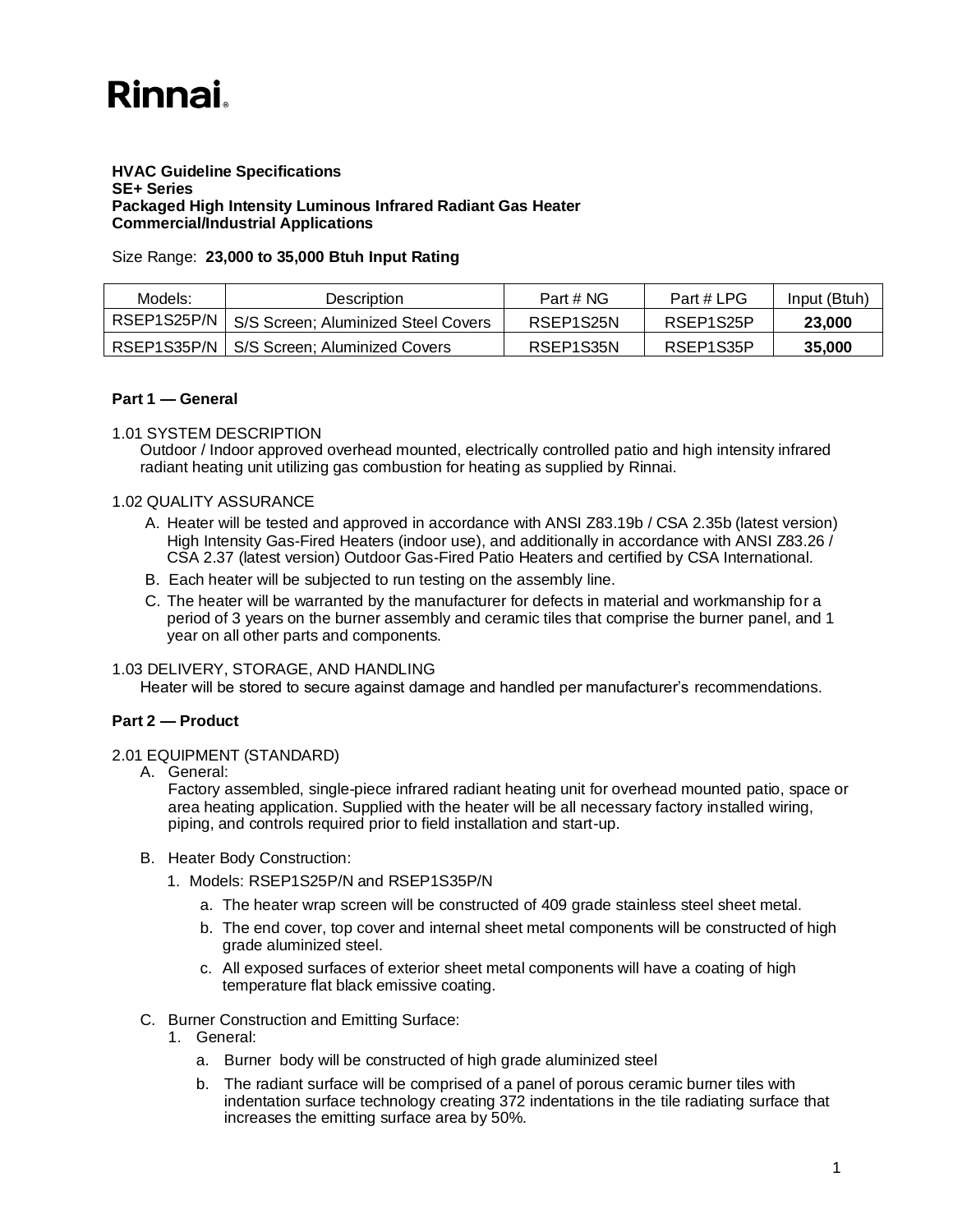- c. Ceramic tiles will have a homologous grid of approximately 3400 needled perforations that differ not more than  $+/-0.001$  inch  $(0.03 \text{ mm})$  in diameter to create a homogeneous radiant surface.
- d. Ceramic tiles will have machined perimeter edges so that the burner panel assembly requires no gasket material between contiguous tiles.
- e. The perimeter of the ceramic tile burner panel will be seated to the heater body utilizing an innocuous ceramic gasket material.
- f. The ceramic tile burner will attain an operating surface temperature of 1740°F (950°C). The ceramic tiles will be able to withstand temperatures of 1832°F (1000°C).The ceramic tiles will have an inner porosity of 66% or more to ensure sufficient thermal insulation between radiant burner surface and mixing chamber.
- g. The gas/air fuel will be introduced to the mixing chamber through a single venturi located at the end of the mixing chamber.
- D. Controls and Safeties:
	- 1. General:
		- a. Each individual ceramic tile burner panel will have solid state direct spark ignition and flame sensor control that is dedicated to secure the operation of that burner panel
		- b. Heater gas and ignition controls will be readily accessible for servicing.
	- 2. Ignition and Flame Control:
		- a. Heater will be complete with a low voltage (25Vac), solid state direct spark ignition and ionization flame sensing control module. Electrical Rating: 25Vac, 60Hz with current rating of 0.2A at 25Vac
		- b. Heater will be complete with an igniter/sensor with separate electrodes for spark ignition and flame sensing.
		- c. On call for heat the Fenwal 35-60 control will reset, perform a self check routine, flash the diagnostic LED for up to four seconds. The gas valve and spark are energized commencing the trial for ignition period. When flame is detected during the trial for ignition, spark is shutoff immediately and the gas valve remains energized. The thermostat and main burner flame are constantly monitored to assure the system continues to operate properly. When the thermostat is satisfied and the demand for heat ends, the gas valve is de-energized.
		- d. Flame Failure Multi Trial Ignition: Should the main burner fail to light, or the flame is not detected during the first trial for ignition period, the gas valve is de-energized and the control goes through an interpurge delay before another ignition attempt. The control will attempt two additional ignition trials before going into soft lockout and the valve relay is de-energized.
		- e. If the thermostat continues to call for heat after 30 minutes the control will automatically reset and attempt to ignite the burner again.
		- f. To complete the direct spark ignition system the system will incorporate a gas control, 25Vac transformer, and:
			- i) For space heating application an Infrared Setback Thermostat as supplied by the manufacturer of the heater
			- ii) Or for outdoor patio heating a system control panel as supplied by the manufacturer of the heater
	- 3. Gas Control:
		- a. Heater will be complete with a direct ignition gas control with a manual valve, two automatic operators, and a pressure regulator Electrical Rating: 24Vac, 60Hz; draw 0.5A with both operators energized
		- b. The gas control will have an inlet pressure tap and an outlet pressure tap to facilitate measurement of gas supply and manifold pressures during servicing.
		- c. Heater will be complete with a  $\frac{1}{2}$ " pipe nipple and  $\frac{1}{2}$ " union with  $\frac{1}{2}$ " female NPT for connection to the gas supply.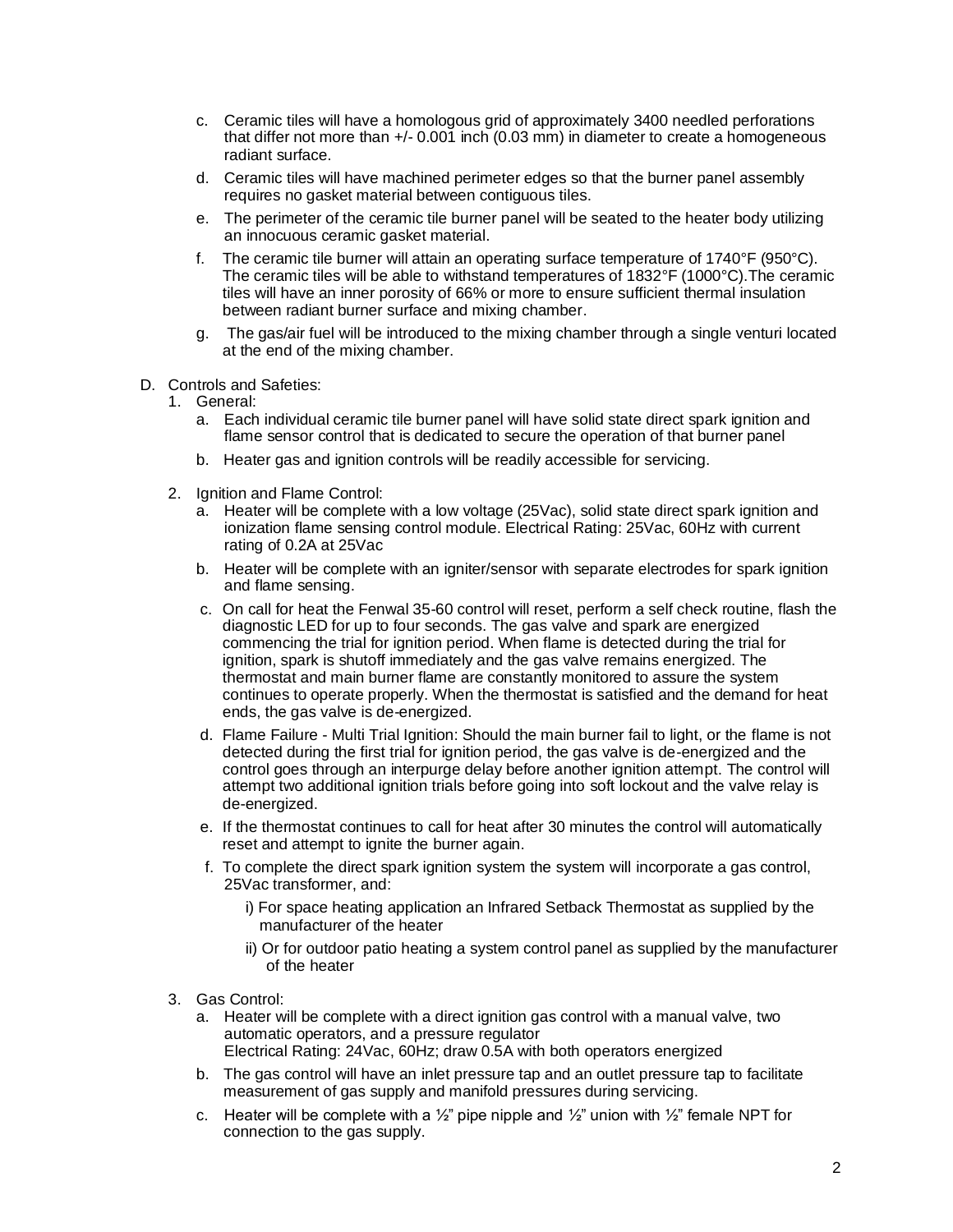- 4. Heater Zone Temperature Control:
	- a. Space Heating: Each heater zone will be controlled by a 24 Vac infrared set-back thermostat (refer Part 4.01), or other 24 Vac thermostat as supplied by the manufacturer
	- b. Outdoor Patio Comfort Heating: Heaters or heater zones will be controlled by a Patio Control Panel (refer Part 4.02) as supplied by the manufacturer
- 5. Indoor Installation Requirements and Mechanical Exhaust:
	- a. Installation in Canada:
		- i. Gas fired infrared radiant heating system installation will comply with the manufacturer's installation instructions, the current national Natural Gas and Propane Installation Code B149.1 and all applicable local codes.
		- ii. The gas fired infrared radiant heating system will be provided with mechanical ventilation at a rate of 300 cfm for each 100,000 Btuh system input or fraction thereof. The ventilation system will be interlocked so that any reduction of the ventilation rate will cause the shutdown of the interlocked heater or group of heaters.
	- b. Installation in the USA:
		- i. Gas fired infrared radiant heating system installation will comply with the manufacturer's installation instructions, the current National Fuel Gas Code, ANSI 223.1 standards, and all applicable local codes.
		- ii. Natural or mechanical exhaust will be provided for the gas fired infrared radiant heating system at a rate of 4 cfm for every 1,000 Btuh of natural gas system input, or at a rate of 4.5 cfm for every 1,000 Btuh of propane gas system input.
- E. Electrical Requirements:
	- a. Power supply wiring (25Vac, 60Hz) will connect to the heater ignition module as per the wiring diagram in the manual supplied by the manufacturer.
	- b. For each heater or zone of heaters the installer will provide a 120V/24V/60HZ transformer with a capacity of 40VA for the first heater plus 20VA for each additional heater in the zone.

## **Part 3 — Performance**

#### **3.01 Combustion**

Heater will ensure controlled surface combustion with complete conversion of fuel and clean combustion with resultant combustion products  $CO<sub>2</sub>$ , H<sub>2</sub>O,  $O<sub>2</sub>$  and N<sub>2</sub> and will produce limited volumes of noxious components CO (< 100 ppm) and NOx (<20 ppm)

## **3.02 Safety**

Clearances to combustibles in all directions will be defined individually per heater in the technical manual as certified by CSA international.

- 1. When installed outdoors a minimum required clearance to combustibles for Model RSEP1S25P/N (23,000 Btuh input) will not exceed 5.5" above the heater when oriented in a horizontal mounting position, and will not exceed 9.5" above the heater when angle oriented up to 30° from horizontal mounting position
- 2. When installed outdoors a minimum required clearance to combustibles for Model RSEP1S35P/N (35,000 Btuh input) will not exceed 7.5" above the heater when oriented in a horizontal mounting position, and will not exceed 9.5" above the heater when angle oriented up to 30° from horizontal mounting position

#### **3.03 Energy Efficiency (Radiant Efficiency)**

The heater burner will produce and emit high intensity radiant heat energy. The radiant coefficient (radiant output in relation to heat input, corrected dry value) will not be less than 0.45 (45% radiant heat output) for inputs up to 50,000 Btuh as tested and certified by CSA International according to ANSI Z83.19A-2002 ~ CSA 2.35A - 2002 B and/or European Standard EN 419-2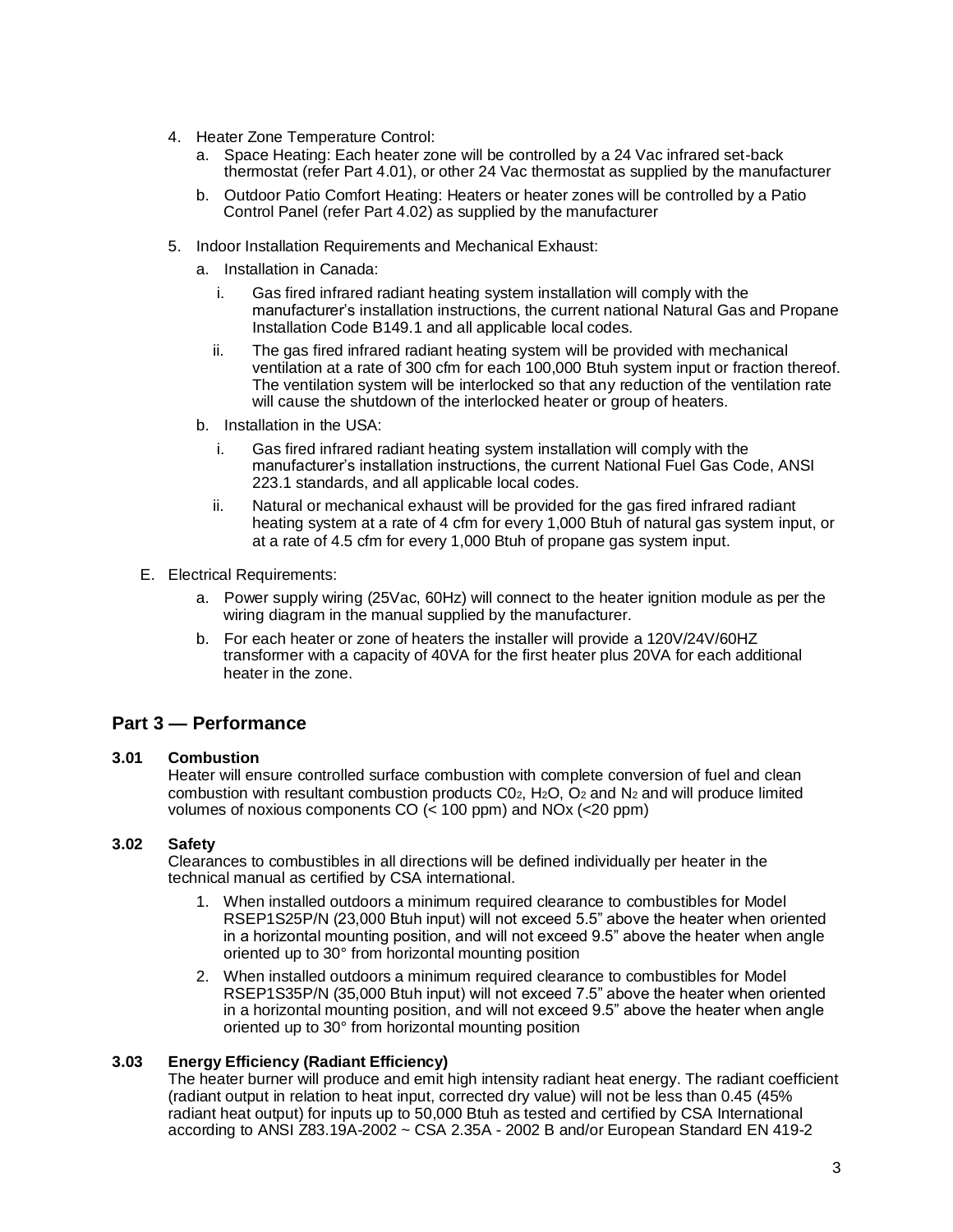(Test B methodology). The convection heat coefficient of the appliance will not be more than 55% for inputs up to 50,000 Btuh.

#### **3.04 Submissions - Proof of Performance**

The project submission will include written results of the radiant coefficient testing of the complete heater as produced by CSA International or other accredited certification test facility.

If the proposed radiant heater is unable to attain the minimum 45% radiant coefficient, a proposal submission will include:

- Written results from a Nationally Recognized Testing Laboratory (NRTL) for certification stipulating the radiant coefficient of the proposed heater
- The required quantity and input rating of the proposed radiant heater to attain the necessary radiant heat to the floor to satisfy the heating design condition of the specified radiant heating system
- The hourly gas consumption rate and resultant volumes of the products of combustion C02, CO and NOx of the proposed radiant heater to enable comparison to the specified radiant heater

## **Part 4 — Accessories / Ancillaries**

#### **4.01 Temperature Control: Indoor Space Heating**

A. GENERAL

Infrared Setback Thermostat will sense both infrared radiant temperature and ambient temperature to realize accurate comfort control. The setback feature will automatically reduce the set operating temperature by  $9F^{\circ}$  (5C°) when area lighting level is reduced due to an unoccupied condition.

- a. The thermostat will be comprised of a metal dome that will attach to a mounting plate using two metal screws. All control circuitry and comfort temperature selection controls will be mounted inside of the metal dome enclosure to protect the circuitry and provide resistance to tampering with temperature settings.
	- i. Optionally tamper proof screws for mounting of the metal dome to the mounting plate will limit access to thermostat settings to authorized personnel with access to the special tool required to manipulate the screws
- b. The thermostat will sense both infrared and ambient temperature and average the two to maintain the comfort temperature setting within the heat zone
- c. The thermostat will incorporate automatic temperature setback of  $9F^{\circ}$  (5C°) during an unoccupied condition. A photoconductive cell will be used to sense occupancy within the heater zone by sensing illumination. Resumption of the occupied state illumination level will return thermostat temperature control to full comfort setting. A switching mechanism will allow calibration of the photoconductive cell to the base illumination level for occupied status. A switching mechanism within the thermostat will allow for disabling of the temperature setback feature.
- d. The thermostat mounting plate will attach to a standard 4" x 4" octagonal electrical box.
- e. Electrical rating: 24 Vac

## **4.02 Heater Control: Outdoor Patio Heating Application**

A. GENERAL

A Patio Control Panel will provide individual On/Off control for each heater or each heater zone. MODELS:

| ノレ ー ー こ 、    |                           |                   |
|---------------|---------------------------|-------------------|
| PCP-4         | up to 4 Heaters or Zones  | Part #: 903000001 |
| PCP-8         | up to 8 Heaters or Zones  | Part #: 903000002 |
| <b>PCP-12</b> | up to 12 Heaters or Zones | Part #: 903000003 |